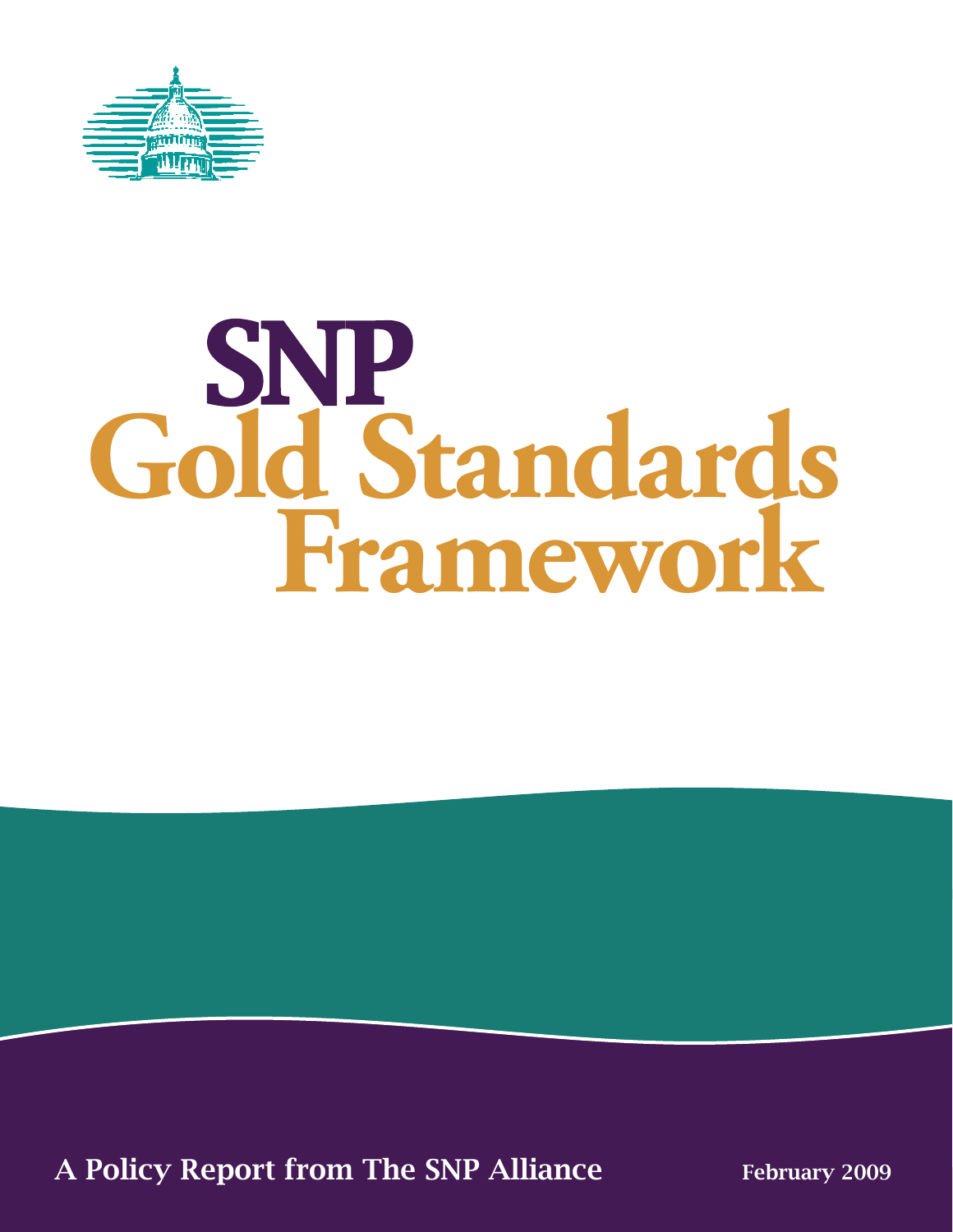# *Guidance for Improving Total Cost and Quality Performance in High-Risk Care*

# Introduction

The SNP Alliance Medical Directors Leadership Group developed the following framework for health policy and practice leaders to assess the adequacy of existing methods for financing, administering and delivering care for frail elders, adults with disabilities, and other persons with severe or disabling chronic conditions through Special Needs Plans (SNPs). Our goal is not to recommend new minimum SNP requirements, but to provide a lens for reengineering policies and practices to be more consistent with the multi-dimensional, interdependent and ongoing nature of care for persons with serious chronic conditions.

An underlying premise of the proposed *Gold Standards Framework*, is that most Americans purchasing commercial insurance or enrolling in a traditional

Medicare Advantage plan seek financial coverage for the cost of basic primary care, as well as major medical coverage for hospital and related acutecare benefits. Though some enrollees may develop a serious medical problem at some point that requires extensive, ongoing care from a broad array of providers, only a small percentage of beneficiaries will require extensive care for any significant period of time and incur catastrophic costs. Because most people are relatively



healthy at the time of enrollment, traditional insurance methods provide adequate insurance coverage for most beneficiaries and adequate protection against risk for most companies.

# Gold Standards Framework for Special Needs Plans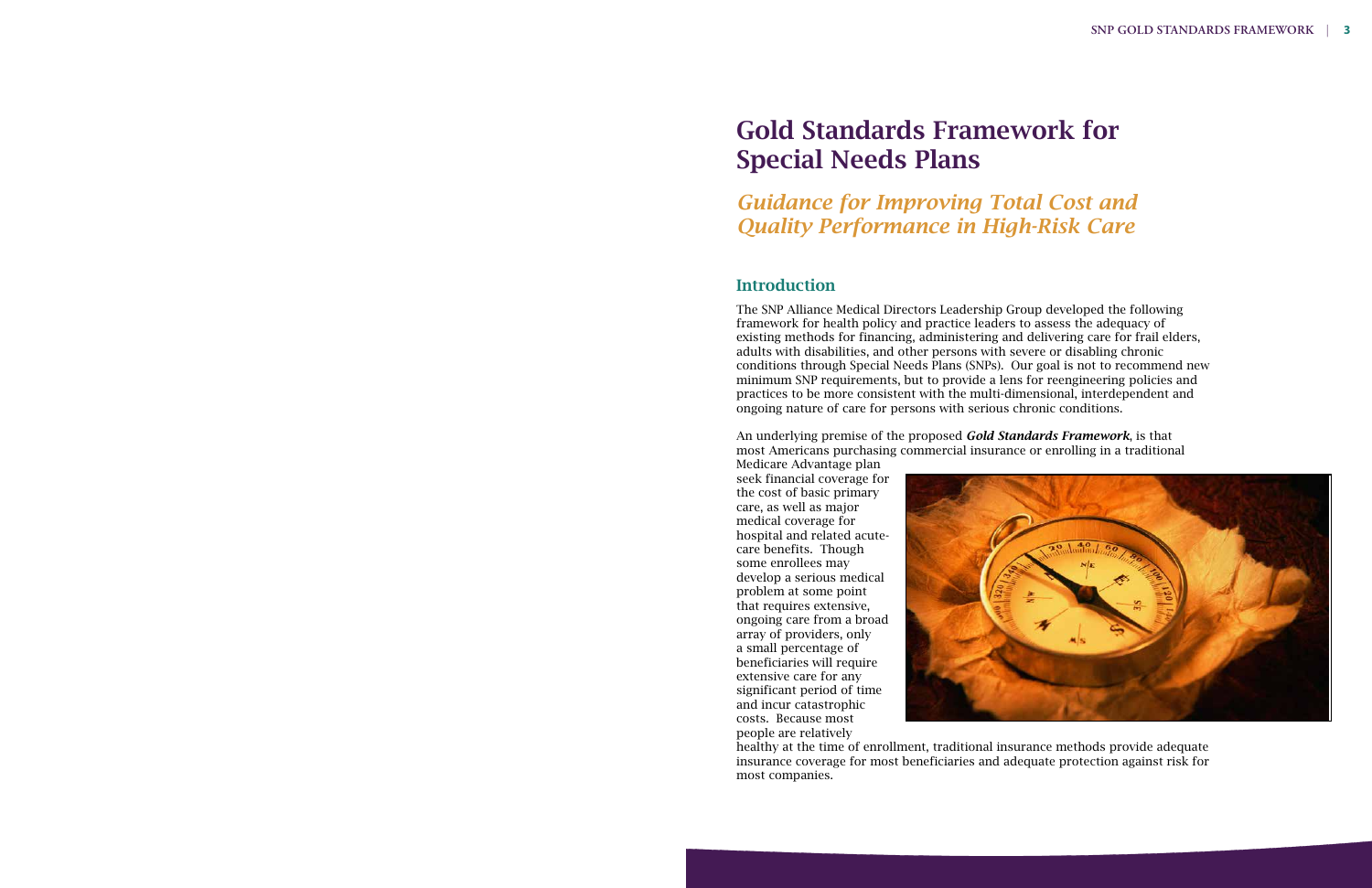In contrast, for Special Needs Plans that are required by law to enroll highrisk beneficiaries with special needs, *most, if not* all, *enrollees have a preexisting medical condition at the time of enrollment that is complicated by other medical conditions — mental, behavioral or psychosocial problems — as well as environmental factors*. Since about three-quarters of SNPs are Dual SNPs, most enrollees also are low-income and many have language, ethnic, social and cultural challenges that complicate their care needs

To be successful, SNP payment methods, oversight structures and care arrangements must all recognize the volatile, complex and ongoing nature of conditions exhibited by the majority of SNP enrollees. The infrastructure for financing, administration and delivery of care by SNPs must offer providers the flexibility to monitor and adjust their patients' plans of care in response to an ever-changing set of circumstances, and to work with others to help manage a very complicated set of problems. Policy, plan and care network structures and procedures must embrace an "extra mile" attitude in offering a multidimensional lifetime of specialized care. The exception for traditional insurance plans must be the standard operating procedures for SNPs.

The Gold Standards Framework outlined in this report were developed by consensus in an effort by the SNP Alliance Medical Directors in seeking to identify those issues that are most important in serving frail elders, adults with disabilities and other persons with severe or disabling chronic conditions. The framework was built upon the insights and training of national leaders with extensive experience in high-risk care and currently available research and best practice material.

Some Special Needs Plans and health policy leaders already embrace many of the standards identified. However, most Federal and State policy and most core SNP operations are based on traditional Medicare and/or Medicaid structures and procedures, some of which are significantly out-of-touch and out-of-sync with the complex care requirements of SNP beneficiaries. For SNPs to succeed over the long term, it is critical for SNP stakeholders serving in leadership positions to assess the adequacy of existing practices, in light of these standards, and to work together to reengineer payment methods, oversight structures, plan administration, and care management processes to be more in keeping with the predominant specialty care needs of SNP beneficiaries.

# Standards of Excellence

The standards are organized around five goals:

- 1. Consumer empowerment. To enable persons with serious chronic conditions and their family caregivers to optimize their health and well-being within the limits of their prevailing condition, with full recognition of the values and preferences of plan enrollees.
- 2. Specialized care system expertise. To ensure that benefits and services are designed, implemented and maintained according to the unique needs of the high-risk group(s) being targeted, and in accordance with *relevant* evidence-based guidelines, to the extent available.

In some cases, usual health care policies and practices cause significant and unnecessary stress, confusion, medical complications and costs in serving persons with serious chronic conditions. SNPs policy and practice leaders cannot afford to conduct business as usual. ""

- 3. High-risk screening, assessment and care management processes. To identify high-risk beneficiaries, assess their care needs and help them and their family caregivers access the right care, at the right time, in the right place, given the nature of their condition, the trajectory of their illness, and their care preferences, with emphasis on preventing, delaying and/or minimizing disease and disability progression as a person's care needs evolve across time, place and profession..
- 4. Aligned care providers. To ensure that provider arrangements are aligned in accordance with the multidimensional, interdependent and ongoing care needs of high-risk beneficiaries, so that care is coordinated across providers around a common treatment plan and medical errors and adverse outcomes resulting from the failure to coordinate care are avoided.
- 5. System management methods. To enable the spectrum of Medicare and Medicaid programs, disease management companies and care providers serving a common group of high-risk beneficiaries to work together to optimize total quality and cost performance for high-risk beneficiaries.

Members of The SNP Alliance believe that these goals and related standards to follow are of central importance to optimize total quality and cost performance in serving persons with multiple, complex and ongoing care needs. SNP executives and health policy leaders must assess existing administrative, financial and oversight rules that affect the way we provide care and eliminate barriers or establish new rules that will better enable SNPs to achieve these goals. Following in an outline of the key elements involved in advancing each of the five goals for the Gold Standards Framework.

# Goal #1: Consumer Empowerment

- *1. Simplify and facilitate member enrollment and communications.* Gold Standard SNPs will enable special needs individuals to:
	- a. Access SNP benefits using simple enrollment procedures.
	- b. Receive information about benefits and services that is accurate, easily understandable, and using materials that address language and cultural differences, as well as any limitations related to physical and visual deficits.
	- c. Be fully informed, prior to enrollment, of benefits and services available to them using common, simple, integrated methods of communication regarding:
		- $\blacksquare$  Medicare benefits and other supplemental benefits available under the plan.
		- **Medicaid benefits for which they are entitled in the state where** they reside, and which are available as well as unavailable to them under the plan.
		- **Any limitations on plan benefits and services as well as** differences in the cost of benefits and services, including premiums, co-pays and deductibles.

Change is upon us, and we can neither run nor hide. The only answer is to create new — nimble — businesses capable of adroitly responding to the chaotic conditions produced by constant change. It won't be easy. Decades of deeply ingrained procedures, traditions, attitudes and cultural bias about managing change must be jettisoned. In their place, new perspectives and frameworks must be embraced.

Daryl Conners *Leading at the Edge of Chaos*

"

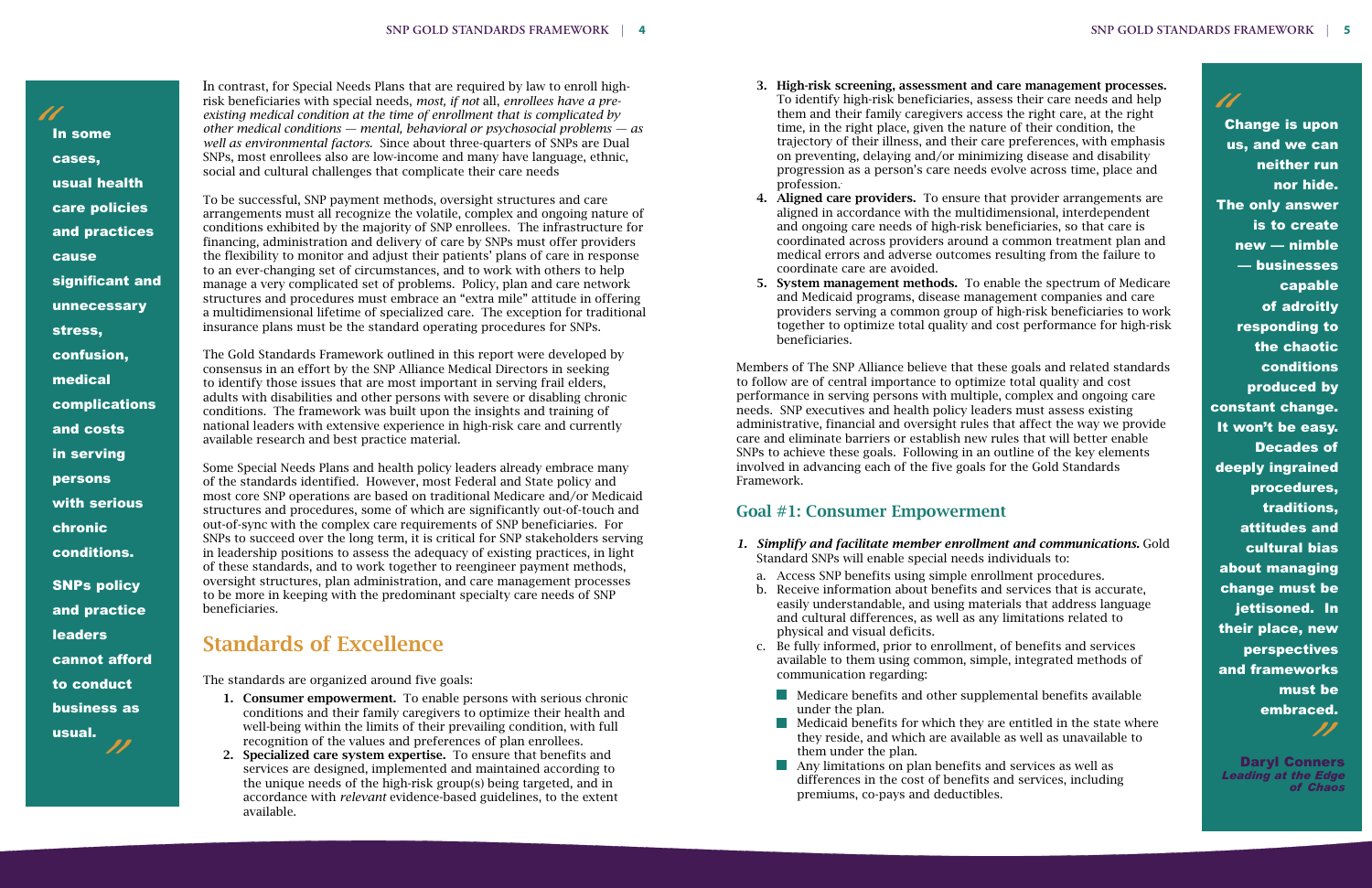



- Any additional benefits available from the SNP.
- Any special requirements or exclusions affecting the receipt of benefits and services.
- *2. Enhance self-care capabilities.* Gold Standard SNPs will enable special needs individuals to:
	- a. Access medical, behavioral and social services through a simple, decentralized and standardized process.
	- b. Receive the most advanced information about their condition including information about symptoms and risk factors for disease onset and illness progression, genetic predisposition, and information of importance regarding a person's medical history, dietary considerations, and environmental circumstances.
	- c. Access the most current information available about best practices in caring for persons with multiple, complex care needs, and including tools for assessing quality and selecting providers.
	- d. Be fully informed about the best way to access and use available benefits and services as well as information about cost, quality and satisfaction with reference to providers offering benefits and services under the SNP benefit plan.
	- e. Access self-care services and technologies to optimize their health and well-being.
	- f. Be fully informed of care options and be able to fully participate in making decisions about their care, with all parties appropriately accountable for decisions made.
	- g. Have their family caregivers informed, trained and given emotional support in helping their loved ones deal with the complexities of their condition and care. This includes providing or arranging for respite care and assistance in making financial and legal decisions.
	- h. Receive care from network providers in a way that complements, rather than supplants, their own self-directed activities.
	- i. Receive care at the time and in the place that offers the greatest freedom and personal comfort to the extent that their overall condition will allow it.
	- j. Be guaranteed the right to privacy, with full knowledge of and control over what information is retained and shared by the SNP and network providers.
- *3. Improve access to needed benefits and services.* Gold Standard SNPs will enable special needs individuals to:
	- a. Have access to a full array of health care services, including primary care, specialized medical care, acute care, transitional care, home health care, rehabilitation services, residential care, community-based long-term care, adult day-care, pharmacy services, palliative care, assisted housing, and supportive services at the minimum, even those all SNPs may not be able to address all beneficiary needs directly through available SNP financing.
	- b. Obtain information about how to access these services from any provider in the SNP care network.

// Enable beneficiaries to optimize their health and well being within the limits of their condition. "

**Ensure** benefits and services respond to the unique needs of the high-risk groups being served. "

- c. Have access to specialized chronic illness care services, including specialized diagnostic and disease management services, care management services, chronic illness care technologies and adaptive devices.
- d. Receive all needed services regardless of race, age, sex, religion, nationality, sexual orientation or income.
- e. Receive all services in the least restrictive and safest environment feasible.
- f. Receive services when and where a person needs them, within the limits of available resources.
- g. Have priority access to care where they reside. All health care professionals should take into account their ability to either impede or enhance a person's ability to safely and comfortably return to that environment.
- h. Be provided information about all providers and the full array of services that help maximize personal independence and well-being, regardless of who provides the care.

### *4. Provide family caregiver support.* Gold Standard SNPs will:

- a. Have structures in place that inform, train and provide emotional support to family caregivers in their efforts to help their loved ones deal with the complications of frailty, disability and or the presence of complex medical conditions.
- b. Provide access to, or help family caregivers get respite care as well as assist in making financial and legal decisions.
- c. Direct health care professionals to complement, rather than supplant, the self-directed activities of family caregivers, while being sensitive to the potential for caregiver burnout.
- d. Require health and social service staff to use protocols that ensure family caregivers are an integral part of the ongoing care team, while giving primary consideration to the needs and interests of the beneficiary.

# Goal #2: Specialized Care System Expertise

### *1. Address co-morbid illnesses.* Gold Standard SNPs will:

- a. Have medical direction provided by persons with specialized expertise in co-morbid care.
- b. Account for the presence of comorbidities during the screening and assessment processes.
- c. Contract with physicians who have special skills in adapting evidence-based guidelines and best practices for individual diseases in relation to age, co-morbid conditions, functional limitations, member goals and preferences and other variables affecting the ability and/or willingness of special needs beneficiaries to respond to traditional clinical protocols and approaches.
- d. Establish procedures that enable primary care physicians to utilize interdisciplinary care teams.
- e. Modify evidence-based guidelines to account for a higher-thanaverage presence of comorbidity and the need to adapt guidelines in relation to the presence of co-morbid illnesses.

"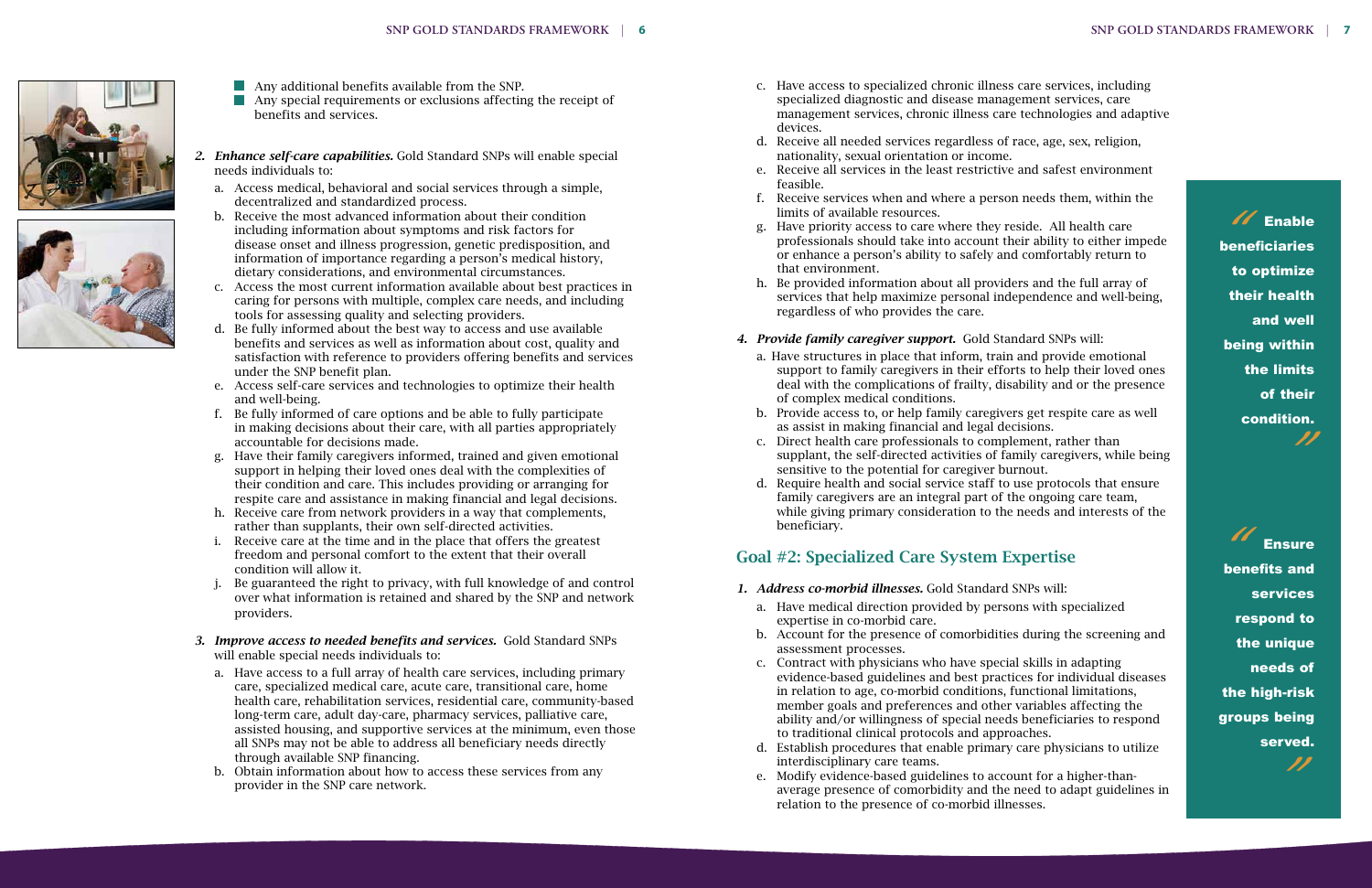- f. Establish record-keeping and health care planning requirements that enable the development of individual care plans that fully account for co-morbid conditions and other factors that may not be incorporated into traditional approaches.
- *2. Manage beneficiary use of multiple medications.* Gold Standard SNPs will
	- a. Conduct an initial assessment of overuse, under use and inappropriate

use of medications, reassess medication management at least annually, and have triggers in place for conducting reassessments at other times, as appropriate.

b. Have systems in place for defined subsets of plan enrollees for monitoring and managing multiple drug usage, maximizing coordination among multiple prescribers and dispensers of medications, and improving the continuity of drug management for patients transitioning between care settings.

c. Ensure that principal care teams, all physicians' outpatient records and hospital medical records have a *current* record of all the patient's medications and usage.

d. Have systems in place to integrate medical cost and utilization data with pharmacy data and to track and report aggregate trends in outcomes over time and across settings and to proactively intervene to prevent adverse drug events.

- e. Ensure that pharmacists function as part of care teams for patients are at high-risk of medication errors resulting from multiple drug usage and involvement of multiple prescribers.
- f. Ensure that patients and family caregivers are trained in the management of multiple drug usage, with emphasis on issues of compliance as well as minimizing the adverse effects of drug regimens on activities of daily living.
- g. Align financial incentives related to pharmaceutical care provided by network providers serving the same person to reduce medication errors and pharmacy-related iatrogenic illnesses.
- *3. Integrate mental, behavior and physical health.* Gold Standard SNPs will:
	- a. Identify persons with mental, behavioral and physical health expertise to provide leadership in advancing the integration of mental, behavioral and physical health.
	- b. Encourage all primary care physicians and care teams responsible for managing care for high-risk beneficiaries to work with mental and behavioral health care professionals in addressing the interdependence between mental, behavioral and physical health.
	- c. Ensure that every care plan for persons with multiple, complex and ongoing care needs contains information about a person's mental and behavior health.
- - $\blacksquare$  Has a condition, such as cancer, where their prognosis is reliably fewer than six months and thus can readily qualify for hospice enrollment;
	- Has a condition with organ system failure, such as congestive heart failure (CHF), chronic obstructive pulmonary disease (COPD), cirrhosis, or kidney failure, where most die suddenly from an unpredictable complication in the course of their chronic disease; and
	- Has a condition where the person is likely to lose their ability to take care of themselves long before death, and thus require intensive personal care throughout their period of dependency.



- d. Have structures in place to facilitate communication among care network providers with mental, behavioral and physical health expertise in the ongoing care of frail elders, adults with disabilities and persons with severe and disabling chronic conditions, including use of shared data while preserving patient confidentiality.
- *3. Respond to the volatile, complex and ongoing nature of frailty.* Gold Standard SNPs will:
	- a. Provide for the routine diagnosis of a person's frailty as uniquely different from disability and medical complexities.
	- b. Provide for monitoring of real-time changes in symptoms and circumstances to reduce the probability of an acute event that could cause a person's overall condition to cascade out of control.
	- c. Enable health care professionals to successfully modify treatment protocols to account for reduced tolerance levels of various combinations of treatment.
	- d. Advance protocols that help strengthen the person's health reserves while compensating for any weaknesses.
	- e. Ensure for patient safety, without diminishing their ability to determine the preferred trade-offs between independence and risk.
	- f. Advance alignment and understanding among related primary, acute and long-term care professionals, as well as related medical and nonmedical providers.

#### *5. Manage illnesses within the context of disability.* Gold Standard SNPs will ensure that:

- a. Every care facility is fully accessible to persons with disabilities, with technological assistance provided, as appropriate.
- b. Disability factors are integral to all comprehensive assessment and care planning instruments.
- c. Disability is addressed within the context of a person's total care needs and interests.
- d. All care network providers can effectively address the spectrum of disability concerns.
- e. Clinical interventions empower disabled patients to manage their own affairs as much as possible.

# *6. Address the unique needs at the end of life.* Gold Standard SNPs will:

a. Modify their end-of-life care approach according to whether a person: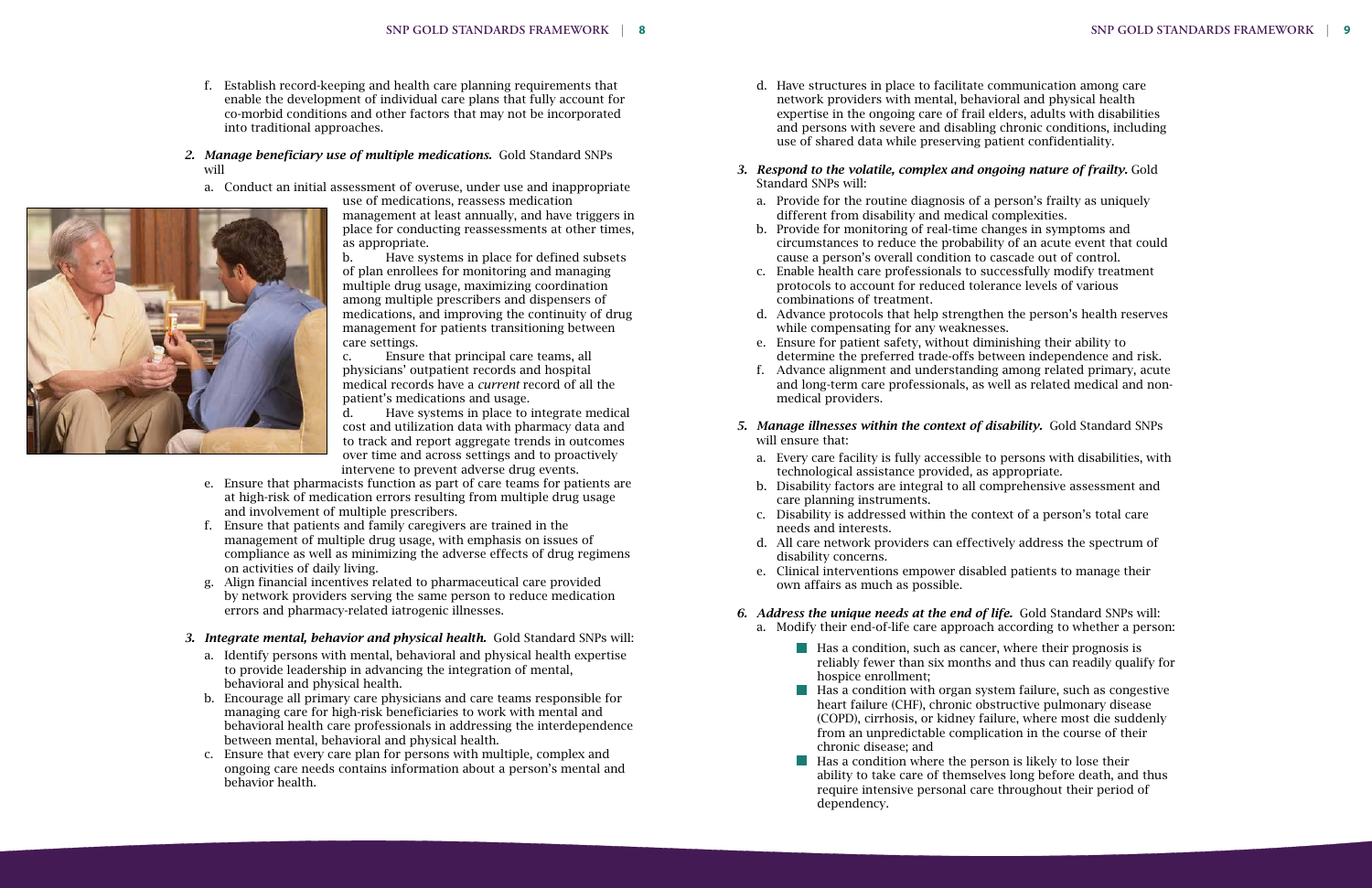- b. Regularly evaluate beneficiaries with serious illness at the end of life for pain, dyspnea and depression and treat accordingly using proven efficacy appropriate evidence-based guidelines.
- c. Encourage all beneficiaries diagnosed with serious chronic conditions to complete advance care planning, including making decisions about advance directives as soon as possible after their diagnosis, with information updated, through to death. This information is retained in the patient's medical record and made available to all care providers at the time of admissions. All health care professionals are informed of the patient's wishes and treated accordingly.
- d. Provide support services to keep patients and caregivers fully informed of symptoms, with support provided to minimize undue burden and maximize the potential for a comfortable and meaningful death.

# Goal #3: High-Risk Screening, Assessment and Care Management Processes

beneficiaries to access the right care, at the right time, in the right place, given the nature of their condition, the trajectory of their illness, and their care preferences.<br>//

- *1. Identify high-risk beneficiaries for specialized care.* Gold Standard SNPs will:
	- a. Establish methods to identify persons at risk of:
		- **Disease progression;**
		- **Functional decline;**
		- **Adverse drug events;**
		- **Potential for treatment failure;**
		- Acute events that may trigger hospitalization or rehospitalization;
		- Sustained use of long-term nursing home care;
		- **High-cost or sustained high-costs; and**
		- Death.
	- b. Establish methods to triage beneficiaries into primary, secondary and/or tertiary interventions designed to prevent, delay or minimize chronic disease and disability progression, as well as to reduce overall costs for the define risk group.
	- c. Ensure that beneficiaries monitor their own risk factors and adopt risk-reducing strategies in an appropriate and timely manner.
	- d. Establish risk identification, triage and risk-reduction interventions as standard operating procedures throughout its care network.
- *2. Advance interdisciplinary care teams.* Gold Standard SNPs will advance interdisciplinary teams to provide periodic assessment and care planning support as well as, in some cases, ongoing management of care for persons with:
	- a. Co-morbid and/or medically complex conditions, such as beneficiaries with congestive heart failure (CHF), chronic obstructive pulmonary disease (COPD) and complex diabetes.
	- b. Advanced or late-stage chronic conditions, such as end-stage renal disease (ESRD).

Enable

"



- c. Chronic conditions associated with physical or mental impairment that creates difficulty in carrying out activities of daily living.
- d. Disabling chronic conditions, such as Multiple Sclerosis, or conditions associated with cognitive impairment, such as Alzheimer's disease.
- e. Frailty that includes a critical mass of conditions such as generalized weakness, poor endurance, weight loss, low physician activity, and slow gait speed.
- f. Conditions that qualify for institutional level of care.
- *3. Provide comprehensive assessment and reassessment.* Gold standard SNPs:
	- a. Establish procedures to regularly at least on an annual basis — assess and reassess the medical, mental, psycho-social, functional, environmental and financial circumstances involved for every high-risk beneficiary served.
	- b. Develop and/or update a care plan in accordance with the person's assessment or reassessment that addresses the spectrum of medical and non-medical needs.
	- c. Share assessment findings and plan information with all relevant care providers.
- *4. Establish principal care management leadership and support.* Gold Standard SNPs:
	- a. Establish procedures for a principal care physician and/or care team to assume overall responsibility for the ongoing management of care for persons with complex and ongoing care needs.
	- b. Enable the principal care management physician and/or care team to be kept informed of all admissions, treatments and changes in condition, medication, care or living arrangements.
	- c. Enable the principal physician or care team to assume a leadership role in working with the patient and family in negotiating the system and making care decisions.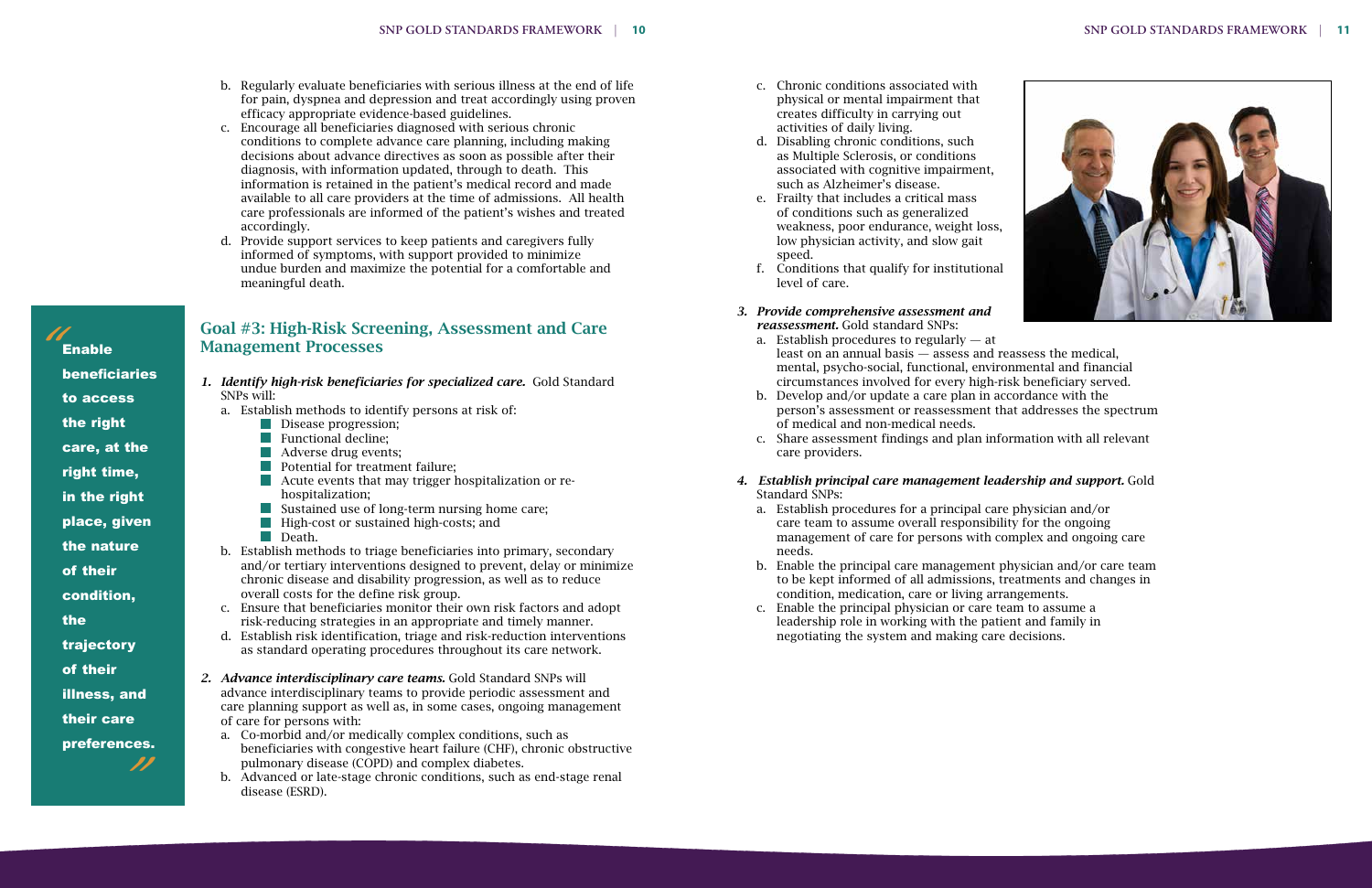

# Goal #4: Aligned Care Providers

- *1. Establish and maintain advanced medical homes.* Gold Standard SNPs: a. Designate advanced medical home(s) for SNP enrollees in defined service areas where providers are aligned to provide specialty care across the continuum.
	- b. Develop arrangements that enable the medical home to assume a central role in the ongoing, real-time monitoring of patient conditions and coordinating care among related network providers.
	- Enable the medical home to create an ongoing partnership with patients and their families to serve as a coach and support in addressing the volatile, complex and ongoing care needs of high-risk beneficiaries.
	- d. Work with the medical home in monitoring key quality indicators for continuous quality improvement for special needs populations.
- *2. Establish and maintain integrated care networks.* Gold Standard SNPs will:
	- a. Identify networks of primary, acute and long-term care providers who serve many of the same high-risk beneficiaries.
	- b. Work with these care network providers to enable them to establish safe and effective care transitions and common care practices to optimize care continuity in serving people with common, interrelated care needs.
	- c. Provide incentives for care network providers to work together around a common care plan and optimize total quality and cost performance as an aligned group of providers working with the medical home in managing an array of complex care.
- *3. Partner with community programs.* Gold Standard SNPs will:
	- a. Identify community service organizations of importance to the highrisk beneficiaries enrolled in their health plan.
	- b. Develop relationships with these community service organizations to simplify referral and enhance collaboration.
	- c. Develop coordinated care arrangements wherever it holds the potential for improving total quality and cost performance and is of interest to those served.
- *4. Employ specialty care protocols and advance practice methods.* Gold standard SNPs contract and/or employ health care professionals who have special skills in:
	- a. Working as part of an interdisciplinary care team.
	- b. Empowering the self-care capabilities of their patients and in strengthening the health reserves of the frail, disabled and/or chronically-ill persons.
	- c. Using comprehensive assessment and care planning methods, supported by a more multidimensional team of health care professionals.

# Align provider arrangement according to the multidimensional, interdependent and ongoing care needs of high-risk beneficiaries. ""

- d. Working within the context of a condition's history and trajectory of conditions that are likely to evolve after the person leaves their care setting.
- e. Balancing medical and non-medical concerns, with the overall concern for a person's functional capabilities and personal interests and values, rather than simply seeking to kill an infection, repair an injury, or mask or nullify symptoms of pain and disease.
- f. Using relevant evidence-based guidelines, where available, and knowing how to modify them to accommodate diminished tolerance levels, co-morbid conditions, coexisting treatment plans for comorbid conditions, etc.

#### *5. Ensure safe and effective transitions.* Gold Standard SNPs will:

- a. Establish compatible approaches to intake and assessment.
- b. Improve communication among providers involved in care transitions.
- c. Improve care team follow-up with patients following transitions to another care setting or home.
- d. Empower patients to help minimize errors in transitioning between care settings by educating them about their conditions, what to expect and their roles in self-care.
- e. Reduce rates of iatrogenic illness and medical errors caused by a failure to provide for safe and effective transitioning between care settings.
- *6. Increase care continuity.* Gold standard SNPs will:
	- a. Work with the leadership from the medical home and care network providers who serve many of the same persons to develop consensus expectations of what will be done, by whom, in what setting, along what specific time scale, in relation to a defined set of circumstances. The care team seeks to work together to achieve a mutually-agreed upon set of care and cost outcomes for enrollees with certain high-risk conditions, as their conditions evolves over time and across care settings.
	- b. Monitor continuity of care for targeted groups and intervening when inconsistencies appear to produce adverse clinical or cost outcomes.
	- c. Insure continuity of clinical management in all needed settings, including home, primary care, hospital, outpatient clinics, pharmacy, skilled nursing facility, home health care, day health care, etc.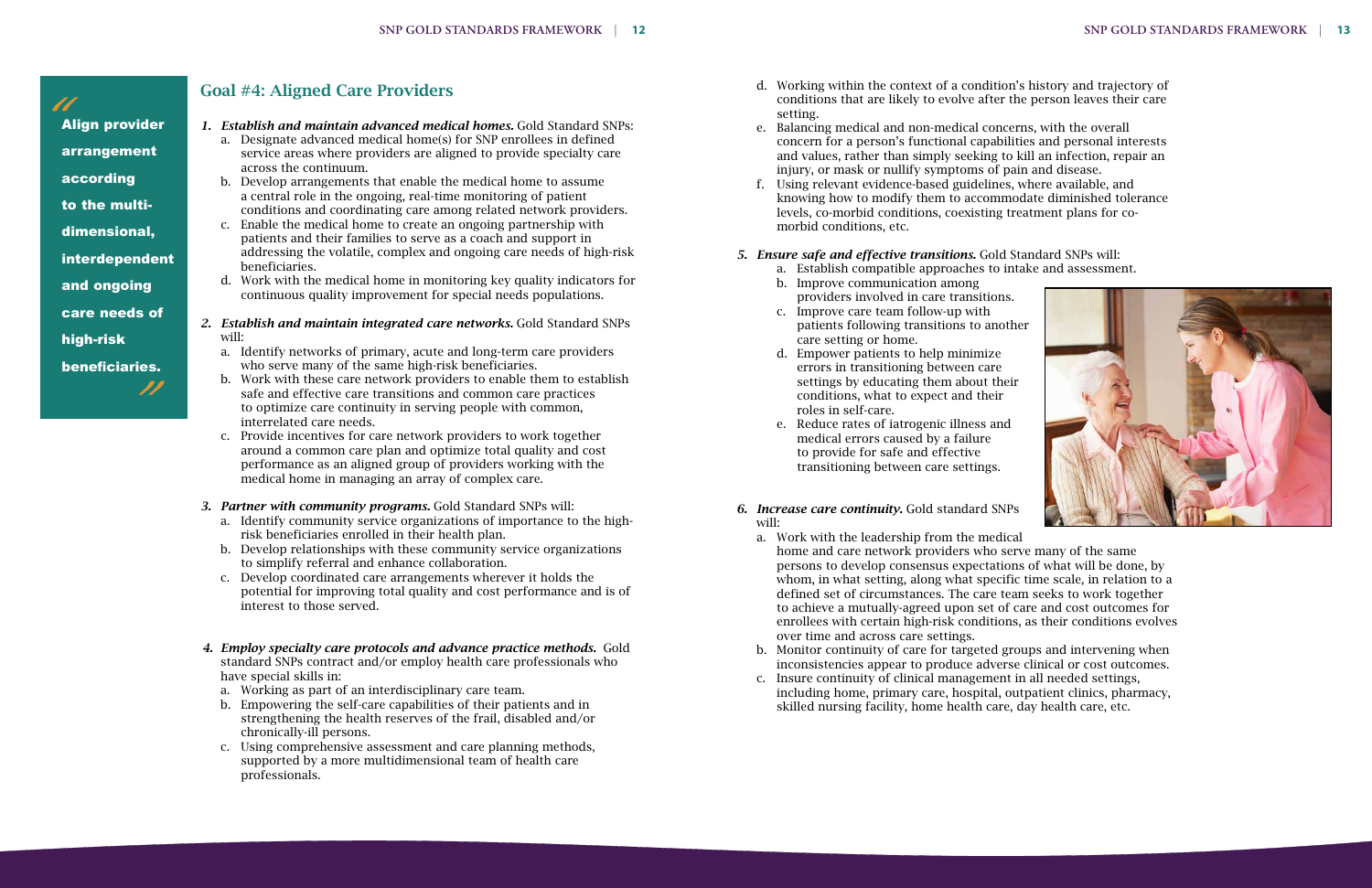



# Goal #5: System Management Methods

- *1. Align Medicare and Medicaid.* Gold Standard SNPs will:
- a. Work with county (and, if appropriate, state) government, other managed care companies and other persons responsible for helping beneficiaries access needed benefits and services to enable any dually-eligible person to access and receive all their Medicare and Medicaid benefits and services through a single entity using:
	- A single enrollment process and form.
	- A single set of marketing materials and standardized member communications.
	- Standardized or coordinated grievance and appeals procedures.
- b. Work with state, regional and CMS policy staff to align regulations and oversight functions to support the alignment of care for individual enrollees. This includes:
	- Aligned SNP application and Medicaid contracting provisions.
	- **Aligned payment methods.**
	- **Aligned program requirements.**
	- **Aligned auditing and performance evaluation methods.**
- *2. Align financial incentives.* Gold Standard SNPs will:
	- a. Use compatible financing and accounting methods.
	- b. Recognize the interdependence of Medicare and Medicaid expenditures in contracting for services and establishing payment methodologies.
	- c. Create financial incentives for related administrators, plans and providers to collaborate around common goals and objectives.
	- d. Create financial incentives to avoid inappropriate cost shifting between programs and providers without regard to the cumulative effects.

#### *3. Advance inter-provider communication.* Gold Standard SNPs will:

- a. Structure the composition of boards and senior executive teams to assure adequate representation from the full spectrum of a care continuum.
- b. Identify network-wide goals and objectives for improving care for complex care beneficiaries, in addition to general business and program specific objectives.
- c. Revisit options to strengthen the role of primary care physicians with special expertise in high-risk care.
- d. Designate and advance the alignment of care planning activity for programs serving the same person, either at the same time or in sequence to one another.
- e. Revisit contracting options where there are incentives for providers within designated care networks to work together around common goals and objectives.
- f. Facilitate improved communication among programs and clinicians serving a common group of high-risk beneficiaries but working in different provider settings.

**Enable** Medicare and Medicaid programs, plans and care providers to work together to optimize total quality and cost performance. ""

- g. Train health care professionals from different professions and care settings in team management and interdisciplinary and inter-program communication.
- h. Develop and share collective performance reports on high-risk beneficiaries served by network providers.

## *4. Align medical records and informatics.* Gold Standard SNPs will:

- a. Expand the concept of medical records to include the full spectrum of psycho/social, functional, environmental and medical considerations.
- b. Extend routine information sharing across the spectrum of primary, acute and long-term care providers.
- c. Increase the timeliness of communication upon referral and discharge.
- d. Ensure that all pharmacy information is included and updated in one central medical record that is accessible to all prescribers.

## *5. Provide ongoing training and support.* Gold Standard SNPs will:

- a. Develop training programs that enable all seemingly independent and related programs and health care professionals in high-risk care to see themselves as members of a common, interdisciplinary care team.
- b. Create training opportunities for nurses, social workers, rehab specialists and other health care professionals who serve many of the same persons, but work in different care settings, to become more acutely aware of their interdependence and adopt new usual care practices that are more fully aligned.
- c. Develop opportunities for program executives from different parts of the care continuum to become more fully aware of their interdependence and develop new usual care practices that are more fully aligned with the nature of complex care.

# *6. Monitor total quality and cost performance.* Gold Standard SNPs will:

- a. Develop new measures and methods to monitor:
	- **Continuity of care;**
	- Safe and effective care transitions;
	- End-of-life care; l a l
	- Maintenance of functional independence; l a l
	- Member choice and satisfaction; l a l
	- F. Medication management, particularly for complex care patients;
	- Management of multiple and/or co-morbid conditions; H.
	- Use of specialized medical care in treating targeted high-risks l a l conditions;
	- **The Treatment of mental illness and behavioral health, including** integration of treatment with medical care and social support; and
	- Self-care and family caregiver support.
- b. Develop new measures and methods to monitor the effectiveness of care network strategies to:
	- $\blacksquare$  Reduce hospitalization rates, nursing home stays and emergency room usage in relation to usual care practices for targeted beneficiaries.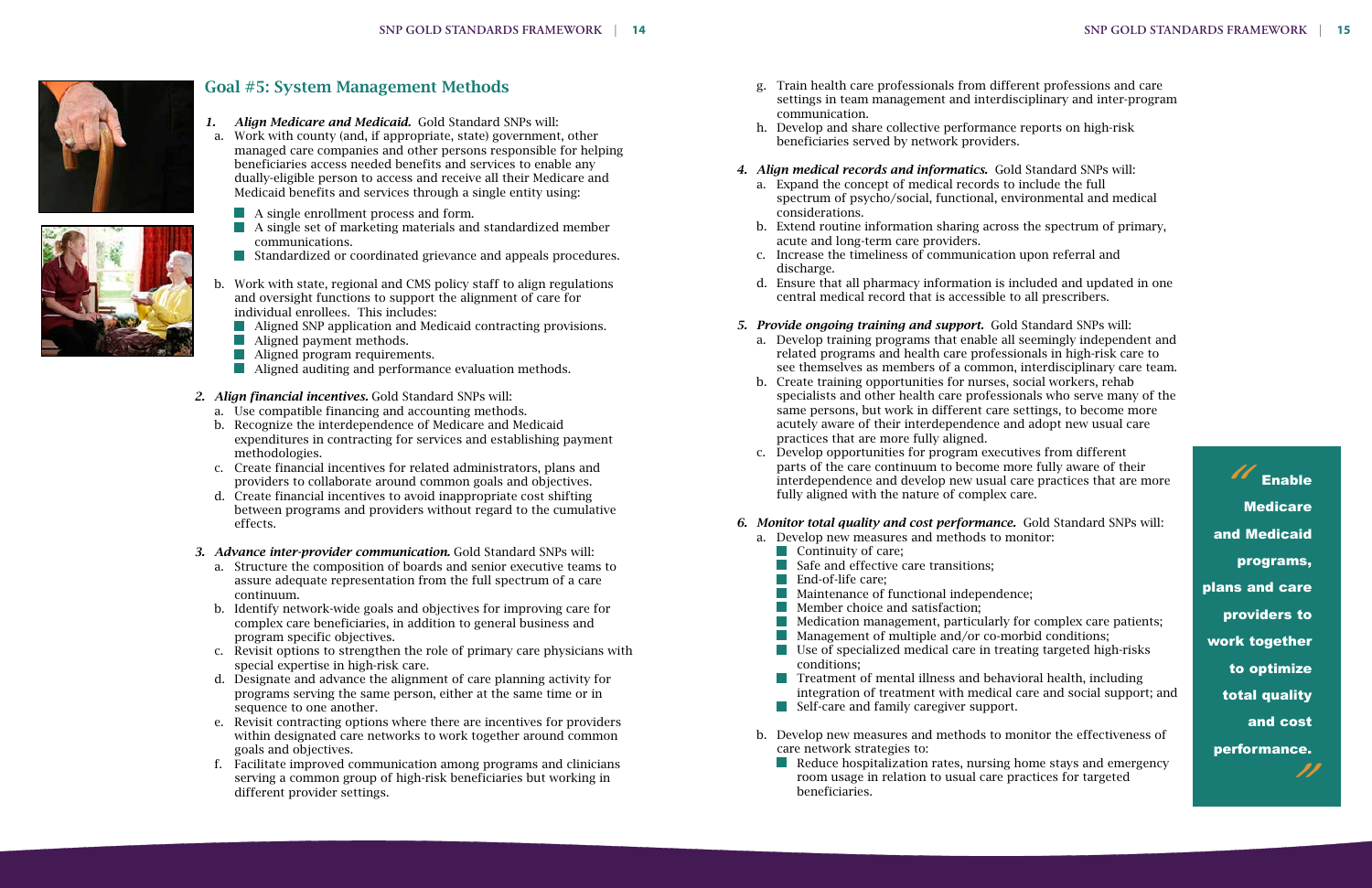

Reduce the incidence rates for adverse drug events and medical errors.

Delay morbidity and/or mortality.

**Improve beneficiary and caregiver satisfaction.** 

# Conclusion

One of the greatest fallacies about improving health care services is that the main road to quality and cost improvement is through specialization, where specialization means digging deeper in our understanding of physiology and fine-tuning our methods for treating specific symptoms without regard to their multidimensional nature and interdependence with other aspects of life.

About 66 percent of Medicare costs are for persons with five or more chronic conditions. Seventy percent of Medicaid costs are for caring for elderly persons and adults with disabilities. More than \$200 billion are spent each year in care of persons dually eligible for Medicare and Medicaid, many of whom have multiple, complex and ongoing care needs.

Prevention strategies can halt or delay a growing prevalence of certain illnesses and reduce their impact on individuals and society. Research focused on specific organ functions and advancing technologies for treating specific disease symptoms is important. However, problems of chronic disease and disability are systemic in nature; any one symptom is simply one facet of an overall illness trajectory and mosaic of life.

administration aaministration<br>and care. salf Most health care costs and quality problems are related to caring for persons with serious chronic conditions. These conditions involve a whole series of interconnected symptoms and behaviors that require the *collaborative*  involvement of multiple providers over an extended period of time. We will not solve our current health care crisis without greater attention to fixing the fractures in our "system" for financing, administering and delivering care for persons with multiple, complex, ongoing care needs.

In 2008, Congress passed legislation extending Special Needs Plan authority through 2010. It sharpened its expectations of SNPs to target care for persons with advanced care needs and to develop interventions that are truly special in relation to what is currently available under fee-for-service financing and from traditional Medicare Advantage plans. This is the first time in history that Congress authorized, outside of demonstration authority, the development and implementation of care systems exclusively focused on caring for frail elders, adults with disabilities and other Medicare beneficiaries with severe and disabling chronic conditions. In response to this Congressional mandate, national leaders cannot maintain business as usual and expect SNPs to succeed. National leaders cannot assume that the weight of responsibility for transforming care is entirely on the shoulders of Special Needs Plans. All those involved in the financing, administration and delivery of Medicare and Medicaid benefits and services

Serious

chronic

conditions

are systemic

in nature;

any one

symptom is

simply one

facet of an

overall illness

trajectory and

mosaic of life.

We will not

solve their

problems

without fixing

the fractures

in financing,

"

must look across the spectrum of health policy and practice to identify changes needed to promote effective specialty care models. National leaders must look across the domains of care and along the trajectories of chronic illnesses and develop a systems approach to health care. They must fix the fractures of our component-based financing, policy and practices that reinforce care fragmentation and cause significant and unnecessary confusion, medical complications and waste.

The Congressional mandate for specialized managed care can only be realized with a tenacious, collaborative and focused agenda to transform current operating methods, policy and practice. Government, plan, provider and consumer leadership must all see themselves as part of the same team in common pursuit of improving total quality and cost performance for all Medicare and Medicaid beneficiaries with special care needs.

Members of The SNP Alliance offer the standards outlined in this policy report as a starting point for this discussion. We offer this as a framework for advancing a systemic approach to transforming our health care systems to be more in keeping with the multidimensional, interdependent and ongoing care needs of persons with serious chronic conditions. We look forward to a continuing dialog in our common quest for establishing a better care system for Medicare's most vulnerable and costly care segment.

#### **Notes**

The Gold Standards outlined in this paper were developed through a collaborative effort of those participating in the Medical Directors Leadership Group of The SNP Alliance. Rich Bringewatt and Valerie Wilbur, of the National Health Policy Group, developed draft material based upon review of the literature and best practice experience and facilitated a consensus decision-making process with group participants. Following is a list of persons who participated in this developmental effort.

| Hany Abdelaal, MD, Metropolitan Jewish Health System |
|------------------------------------------------------|
| Doug Allen, MD, Caremore                             |
| Ruth Christensen, iCare Wisconsin                    |
| Craig Christianson, MD, Ucare Minnesota              |
| Steven Christianson, MD, VNS of New York             |
| Roy Erickson, MD, Evercare                           |
| James Fonk, MD, iCare Wisconsin                      |
| Paul Johnson, MD, AXIS Health                        |
| Harry Leider, MD, XL Health                          |
| Mark Levy, MD, Amerigroup                            |
| Michael Lynch, MD, Community Health Partnership      |
| David Martin, MD, Evercare                           |
| Meredith Mathews, MD, Village Health                 |
| Robert J. Master, MD, Commonwealth Care Alliance     |
| Marvin McBride, MD, Inspiris                         |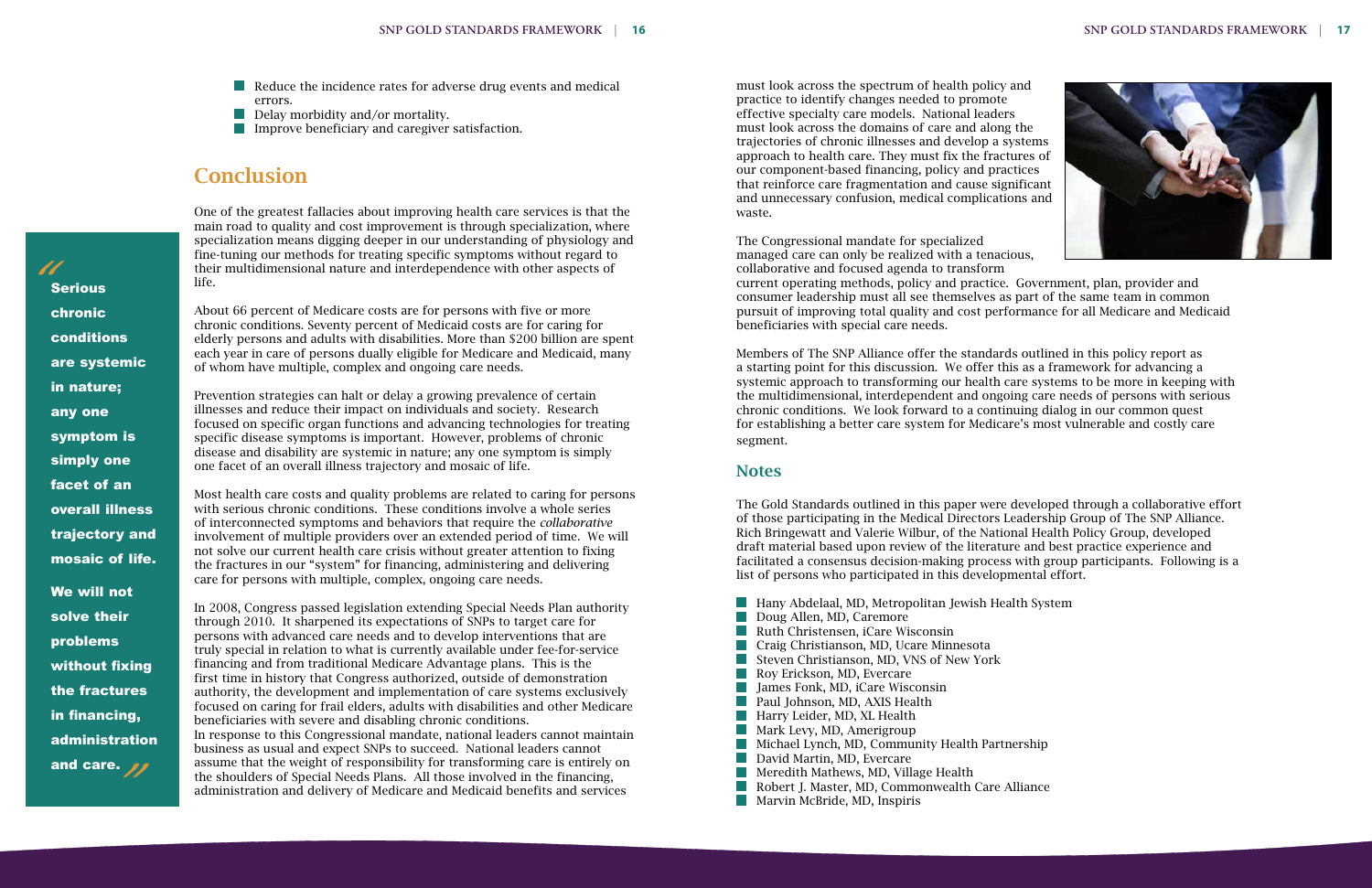- **Mike McKitterick, Colorado Access**
- Robert Mirsky, MD, Gateway Health Plan
- **David Pautz, MD, Blue Cross of Minnesota**
- Cheryl Phillips, MD, OnLok
- Melvin Pinn, MD, Virginia Premier  $\sim$
- $\mathcal{L}(\mathcal{A})$ Cindy Rosenberg, MD, UPMC
- Renee Rulin, MD, Commonwealth Care Alliance a sa
- Laurie Russell, RN, MS, CCM, XL Health
- **Tim Schwab, MD, SCAN Health Plan**
- **Robert Mirsky, MD, Gateway Health Plan**
- Jacqueline Simmons, MD, Passport Health Plan  $\mathcal{L}^{\mathcal{L}}$
- Thomas L. VonSternberg, MD, HealthPartners
- **Lora Wiggins, MD, Eldercare Wisconsin**

| **18 SNP GOLD STANDARDS FRAMEWORK**

The Medical Directors Leadership Group of The SNP Alliance also drew upon work of the following national associations, demonstration initiatives and national leaders in crafting the Gold Standards outlined in this report.

#### *National Associations and Related Initiatives*

- American College of Physicians, The Advanced Medical Home concept.
- American Health Insurance Plans, HMO Study Group on Case Management
- Institute of Medicine, Crossing the Quality Chasm and The Future of Disability in America reports.
- National Alliance on Mental Illness, various guidelines and material
- National Chronic Care Consortium, Self-Assessment for System H. Integration tool and other tools and relevant materials.
- National PACE Association, various guidelines and material
- National Registry of Evidence-based Programs and Practices

#### *Research and Demonstration Initiatives*

- $\blacksquare$  Evercare
- **MassHealth Senior Care Options (SCO)**
- Minnesota Senior Health Options
- **Partnership for Solutions, Johns Hopkins.**
- $\mathcal{L}^{\mathcal{L}}$ Social HMOs
- **Wisconsin Partnership Program**

#### *National Research Leaders, Published Reports*

- Chad Boult, Johns Hopkins, health systems research
- Linda P. Fried, Johns Hopkins, research of frail elderly, co-morbidity and disability
- Joanne Lynn, MD, end-of-life care
- $\mathcal{L}^{\mathcal{L}}$ Steve M. Shortell, University of California, Berkley, health systems research
- Barbara Starfield, Johns Hopkins, primary care research a sa
- $\mathcal{L}^{\mathcal{L}}$ Ed Wagner, Group Health Cooperative of Puget Sound, Chronic Care Model